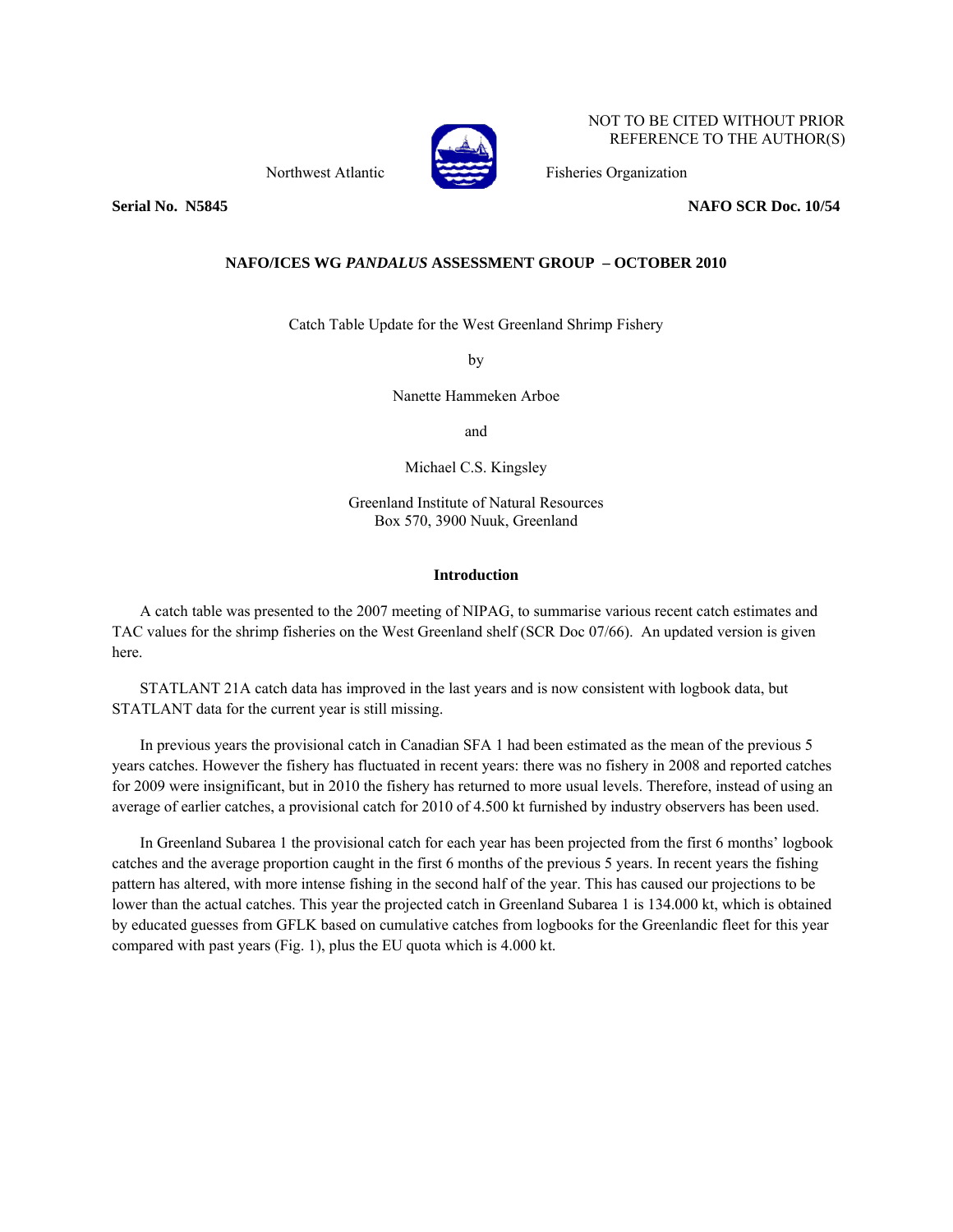

**Fig. 1**: Cumulative catches for the Greenland fleet obtained from logbooks during different years from GFLK.

## **Acknowledgements**

We want to thank Mads Rossing Lund of the Greenland Fishery and Licence Control (GFLK) for providing the data and figure on cumulative catches for the Greenlandic fleet and Tim Siferd from the Canadian Department of Fisheries and Oceans (DFO) for providing the information on the catches in 2010 for the Canadian fleet.

## **References**

- HVINGEL, C. 2003. Correction of reported past catches of Northern shrimp within the Greenland EEZ to conform to a revision of reporting practices. NAFO SCR Doc. 03/74 Ser. No. N4913. 3 pp.
- HVINGEL, C. 2004. The fishery for Northern Shrimp *(Pandalus borealis*) off West Greenland, 1970–2004. NAFO SCR Doc. 04/75, Ser. No. 4914. 24 pp.
- KINGSLEY, M.C.S 2007. Catches of Northern Shrimp (*Pandalus borealis*) off West Greenland, 1999-2006. NAFO SCR Doc. 07/66, Ser. No. 5451. 4 pp.